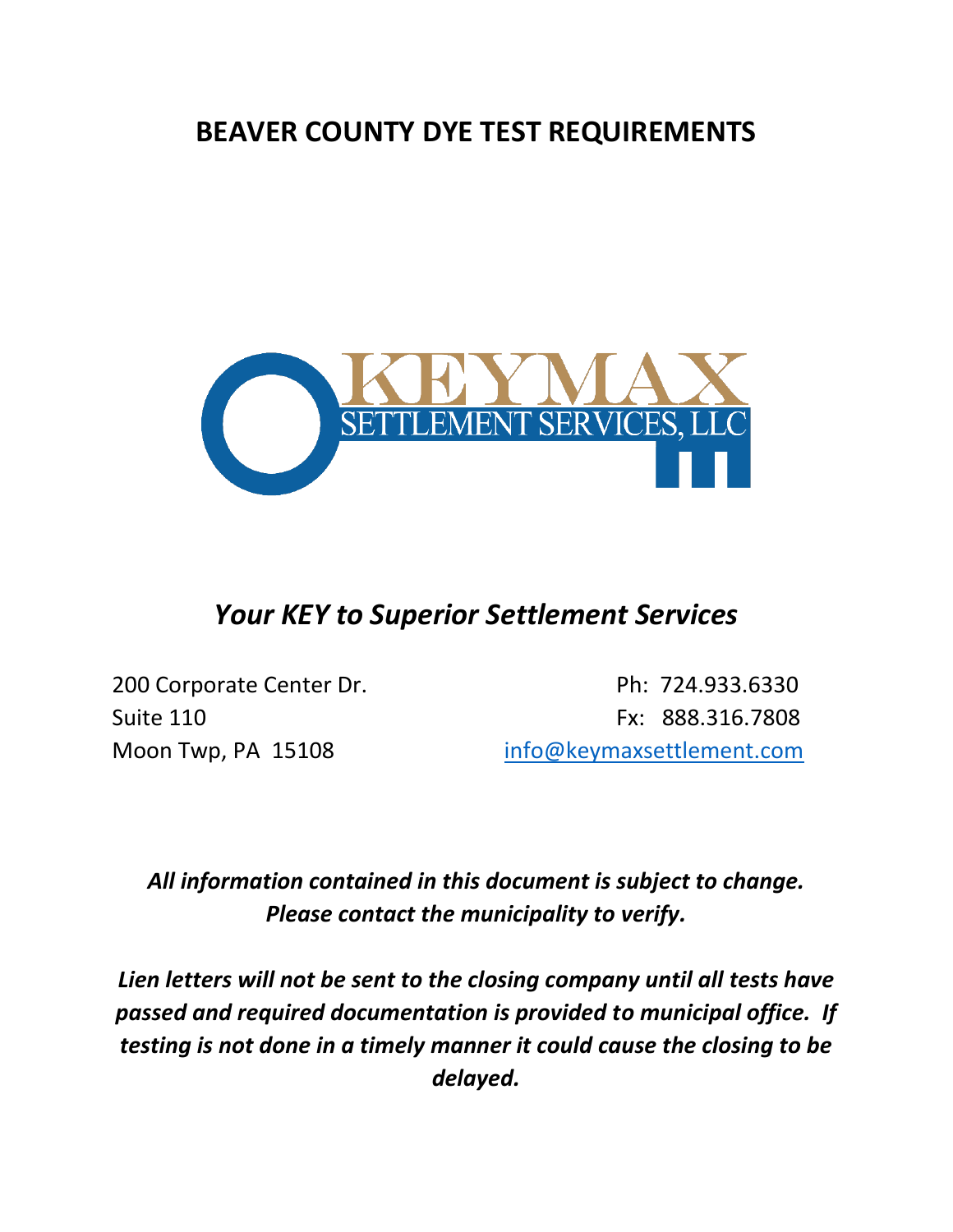## **BEAVER COUNTY DYE TEST REQUIREMENTS**

**Aliquippa, City of** – Not required at this time. To verify, call 724-375-8320

**Ambridge Borough** – Keymax will send a check for \$25. For more information, call boro 724-266-7810

**Baden Borough** – Keymax will send a check for \$50. Seller must hire a certified plumber. The boro will issue the compliance letter. For more information, call boro 724-869-3700

**Beaver Borough** – Not required at this time. To verify, call 724-773-6700

**Big Beaver Borough** – Only required on some properties. If needed, seller to pay \$150. For more information, call boro 724-827-2416

**Beaver Falls, City of** – Seller/listing agent must contact city to schedule. Must be done at least 21 days before closing. For more information and to pay, call 724- 847-2808 ext 219

**Bridgewater Borough** – Not required at this time. To verify, call boro 724-774- 7615

**Brighton Township** – Not required at this time. To verify, call twp 724-774-4803

**Center Township** – Not required at this time. To verify, call twp 724-774-0271

**Cherry Township** – Not required at this time. To verify, call twp 724-637-3867

**Chippewa Township** – Seller required to pay \$150 to Brady's Run Sanitary Authority. They require 10 business days from the time payment is received. For more information, call twp 724-846-3820

**Conway Borough** – Seller must contact boro, pay \$100 and schedule. For more information, call boro 724-869-5550

**Darlington Borough** – Not required at this time. To verify, call boro 724-827-2804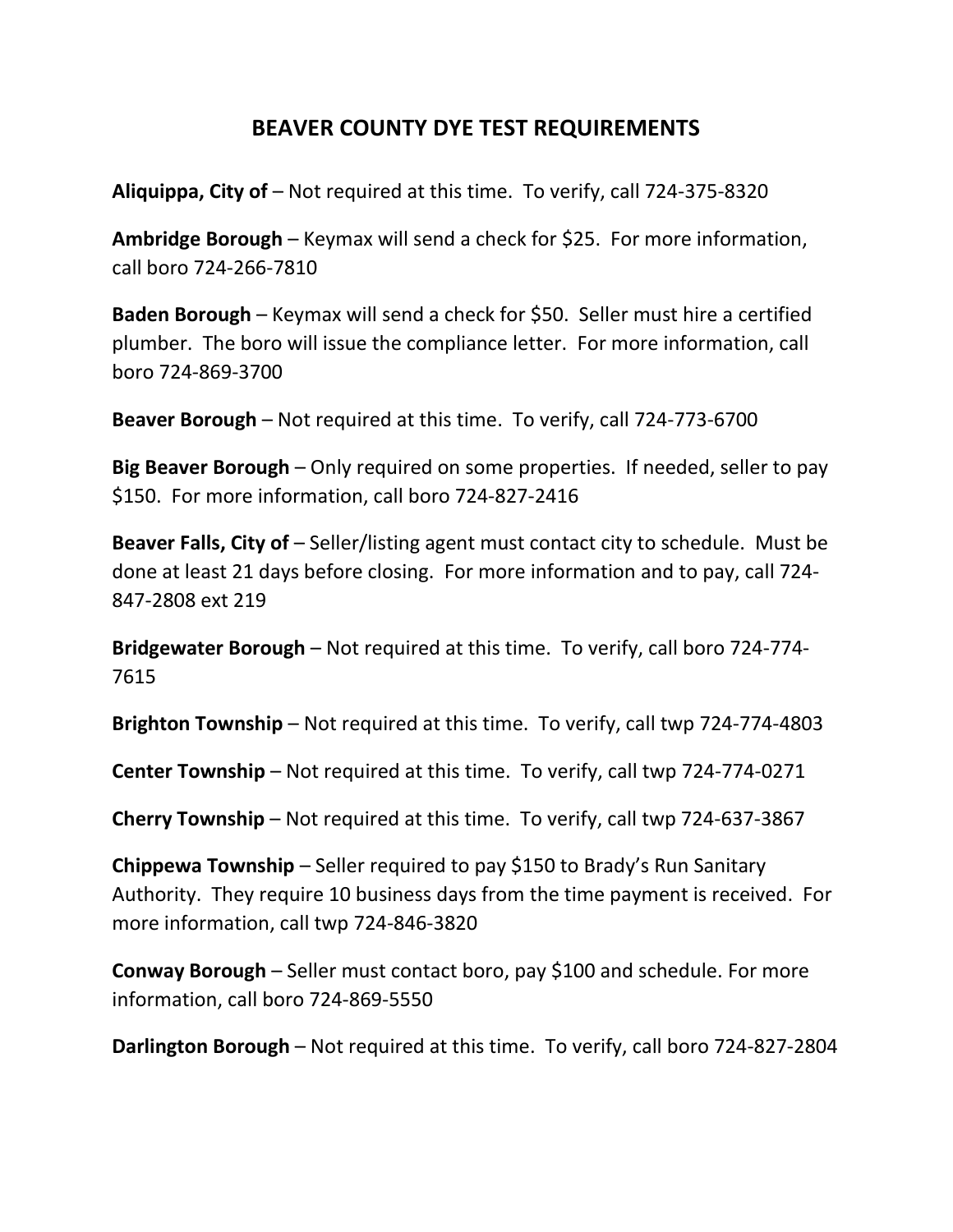**Darlington Township** – Not required at this time. To verify, call twp 724-336- 5235

**Daugherty Township** – Not required at this time. To verify, call twp 724-846-5337

**East Rochester Borough**– Seller must hire licensed plumber and pay fee. For more information, call boro 724-775-0363

**Eastvale Borough** – Not required at this time. To verify, call boro 724-846-0020

**Economy Borough** – Only required on new construction. For more information, call boro 724-869-4779

**Ellwood City Borough** – Seller must pay \$115. The boro handles the dye test. For more information, call boro 724-758-7777

**Fallston Borough** – Not required at this time. To verify, call boro 724-843-5809

**Franklin Township** – Agent/seller to order and pay \$65. For more information, call twp 724-758-9702

**Freedom Borough** – Listing agent or seller to pay \$100 and contact boro. For more information, call 724-728-5744 ext 6

**Green Township** – Not required at this time. To verify, call twp 724-573-1111

**Hanover Township** – Not required at this time. To verify, call twp 724-899-2642

**Harmony Township** – Seller must pay \$135 (for sanitary sewer status and/or smoke and dye test) and \$25 (Document of Certification). Twp has a form the current owner must fill out and sign. For more information and to schedule, call twp 724-266-1910 ext 102

**Homewood Borough** – Not required at this time. To verify, call boro 724-544- 5515

**Hopewell Township** – Not required at this time. To verify, call twp 724-378-1460

**Independence Township** – Not required at this time. To verify, call twp 724-378- 3739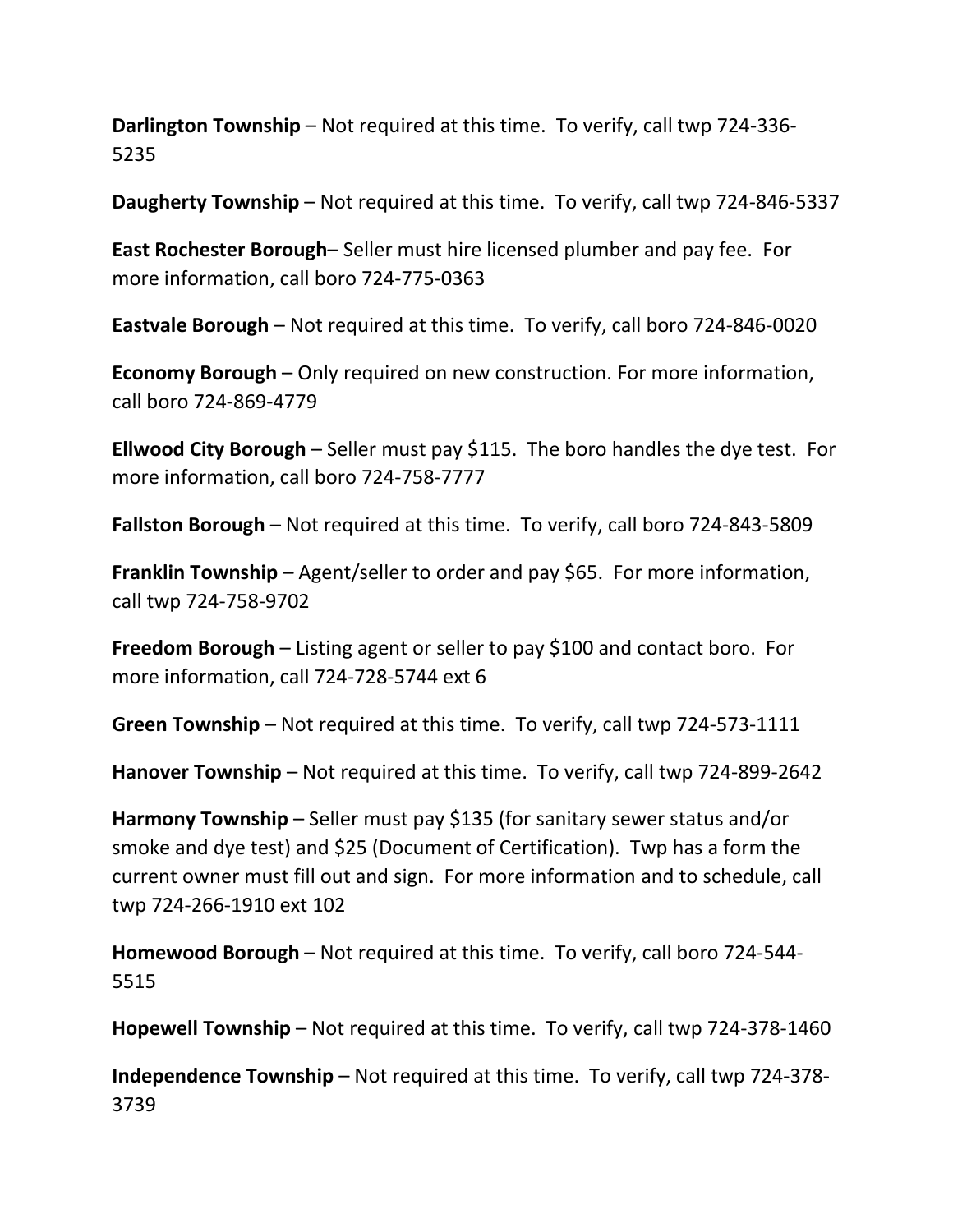**Industry Borough** – Not required at this time. To verify, call boro 724-643-4360

**Koppel Borough** – Not required at this time. To verify, call boro 724-846-8960

**Marion Township** – Not required at this time. To verify, call twp 724-452-1986

**Midland Borough** – Not required at this time. To verify, call boro 724-643-8250

**Monaca Borough** – Not required at this time. To verify, call boro 724-775-9600

**New Brighton Borough** – Not required at this time. To verify, call boro 724-846- 1870

**New Galilee Borough** – Not required at this time. To verify, call boro 724-336- 6671

**New Sewickley Township** – Not required at this time. To verify, call twp 724-774- 7822

**North Sewickley Township** – Keymax will send a check for \$50. A visual sewage test is required. For more information, call twp 724-843-5826

**Ohioville Borough** – Not required at this time. To verify, call boro 724-643-1920

**Patterson Township** – Seller must call to schedule the dye test and pay \$130. For more information, call twp 724-843-8339

**Patterson Heights Borough** – Keymax will send a check for \$50. For more information, call boro 724-846-0677

**Potter Township** – Not required at this time. To verify, call twp 724-495-6220

**Pulaski Township** – Not required at this time. To verify, call twp 724-843-5247

**Raccoon Township** – Not required at this time. To verify, call twp 724-495-6587

**Rochester Borough** – Keymax will send a check for \$55. For more information, call boro 724-775-1200